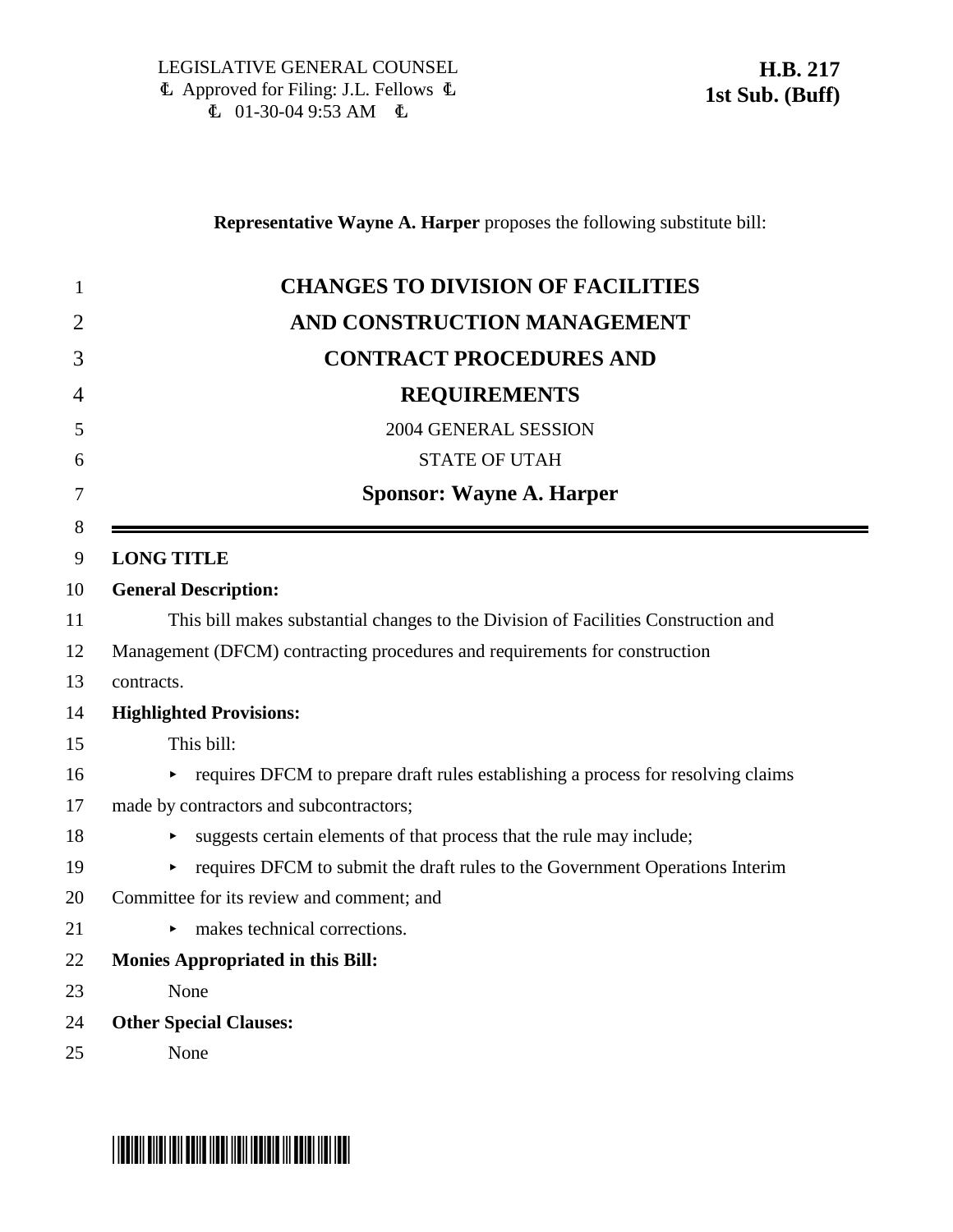## **1st Sub. (Buff) H.B. 217 01-30-04 9:53 AM**

| 26 | <b>Utah Code Sections Affected:</b>                                                                |
|----|----------------------------------------------------------------------------------------------------|
| 27 | <b>AMENDS:</b>                                                                                     |
| 28 | 63A-5-205, as last amended by Chapter 365, Laws of Utah 1999                                       |
| 29 | 63A-5-208, as last amended by Chapter 91, Laws of Utah 2000                                        |
| 30 |                                                                                                    |
| 31 | Be it enacted by the Legislature of the state of Utah:                                             |
| 32 | Section 1. Section 63A-5-205 is amended to read:                                                   |
| 33 | 63A-5-205. Contracting powers of director -- Retainage.                                            |
| 34 | (1) As used in this section "capital developments" and "capital improvements" have the             |
| 35 | same meaning as provided in Section 63A-5-104.                                                     |
| 36 | $[\frac{(+)}{2}]$ In accordance with Title 63, Chapter 56, Utah Procurement Code, the director     |
| 37 | may:                                                                                               |
| 38 | (a) enter into contracts for any work or professional services which the division or the           |
| 39 | State Building Board may do or have done; and                                                      |
| 40 | (b) as a condition of any contract for architectural or engineering services, prohibit the         |
| 41 | architect or engineer from retaining a sales or agent engineer for the necessary design work.      |
| 42 | $[\frac{1}{2}]$ (3) The judgment of the director as to the responsibility and qualifications of a  |
| 43 | bidder is conclusive, except in case of fraud or bad faith.                                        |
| 44 | (4) The division shall make all payments to the contractor for completed work in                   |
| 45 | accordance with the contract and pay the interest specified in the contract on any payments that   |
| 46 | are late.                                                                                          |
| 47 | $[\langle 3\rangle]$ (5) If any payment on a contract with a private contractor to do work for the |
| 48 | division or the State Building Board is retained or withheld, it shall be retained or withheld and |
| 49 | released as provided in Section 13-8-5.                                                            |
| 50 | Section 2. Section 63A-5-208 is amended to read:                                                   |
| 51 | 63A-5-208. Definitions -- Certain public construction bids to list subcontractors --               |
| 52 | Changing subcontractors -- Bidders as subcontractors -- Dispute resolution process --              |
| 53 | Penalties.                                                                                         |
| 54 | (1) As used in this section:                                                                       |
| 55 | (a) "First-tier subcontractor" means a subcontractor who contracts directly with the               |
| 56 | prime contractor.                                                                                  |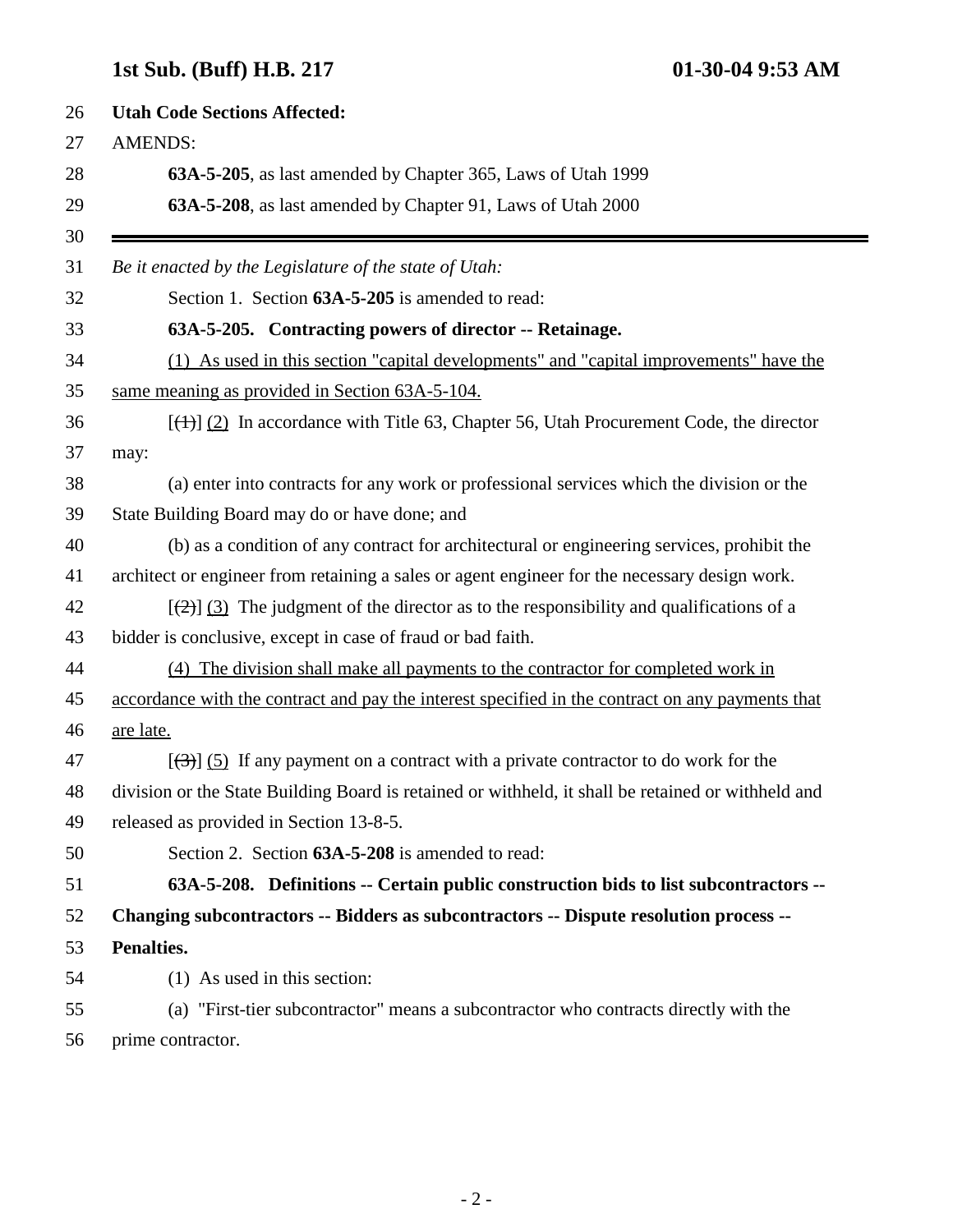## **01-30-04 9:53 AM 1st Sub. (Buff) H.B. 217**

| 57 | (b) "Subcontractor" means any person or entity under contract with a contractor or                  |
|----|-----------------------------------------------------------------------------------------------------|
| 58 | another subcontractor to provide services or labor for the construction, installation, or repair of |
| 59 | an improvement to real property.                                                                    |
| 60 | (c) "Subcontractor" includes a trade contractor or specialty contractor.                            |
| 61 | (d) "Subcontractor" does not include suppliers who provide only materials, equipment,               |
| 62 | or supplies to a contractor or subcontractor.                                                       |
| 63 | (2) The director shall apply the provisions of this section to achieve fair and                     |
| 64 | competitive bidding and to discourage bid-shopping by contractors.                                  |
| 65 | $(3)$ (a) (i) (A) On each public construction project, the director shall require the               |
| 66 | apparent lowest three bidders to submit a list of their first-tier subcontractors indicating each   |
| 67 | subcontractor's name, bid amount, and other information required by rule.                           |
| 68 | (B) Other bidders who are not one of the apparent lowest three bidders may also                     |
| 69 | submit a list of their first-tier subcontractors containing the information required by this        |
| 70 | Subsection (3).                                                                                     |
| 71 | (C) The director may not consider any bid submitted by a bidder if the bidder fails to              |
| 72 | submit a subcontractor list meeting the requirements of this section.                               |
| 73 | (ii) On projects where the contractor's total bid is less than \$500,000, subcontractors            |
| 74 | whose bid is less than \$20,000 need not be listed.                                                 |
| 75 | (iii) On projects where the contractor's total bid is \$500,000 or more, subcontractors             |
| 76 | whose bid is less than \$35,000 need not be listed.                                                 |
| 77 | (b) (i) The bidders shall submit this list within 24 hours after the bid opening time, not          |
| 78 | including Saturdays, Sundays, and state holidays.                                                   |
| 79 | (ii) This list does not limit the director's right to authorize a change in the listing of any      |
| 80 | subcontractor.                                                                                      |
| 81 | (c) The bidders shall verify that all subcontractors listed as part of their bids are               |
| 82 | licensed as required by state law.                                                                  |
| 83 | (d) Twenty-four hours after the bid opening, the contractor may change his                          |
| 84 | subcontractors only after:                                                                          |
| 85 | (i) receiving permission from the director; and                                                     |
| 86 | (ii) establishing that:                                                                             |
| 87 | (A) the change is in the best interest of the state; and                                            |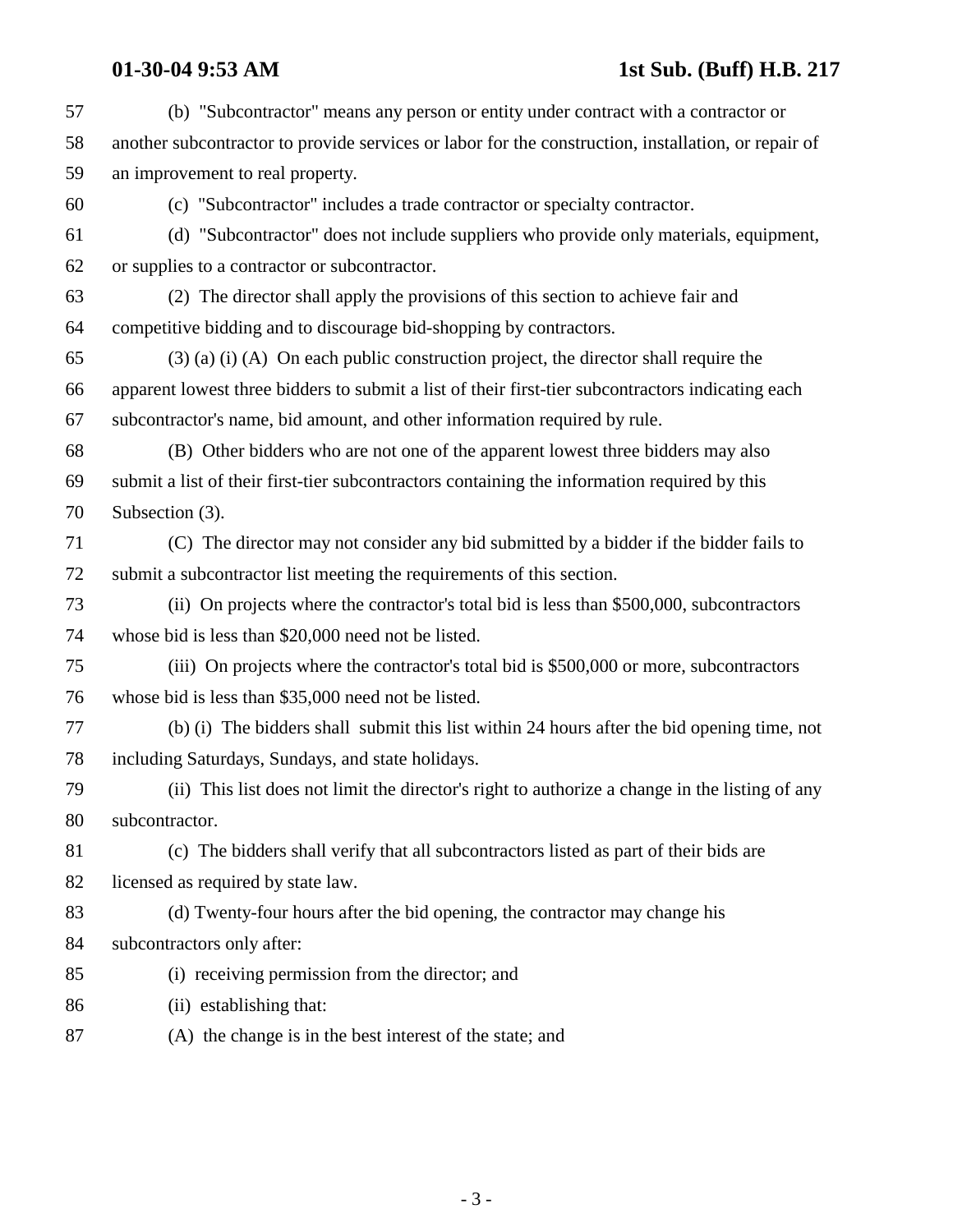# **1st Sub. (Buff) H.B. 217 01-30-04 9:53 AM**

| 88  | (B) the contractor establishes reasons for the change that meet the standards established         |
|-----|---------------------------------------------------------------------------------------------------|
| 89  | by the State Building Board.                                                                      |
| 90  | (e) If the director approves any changes in subcontractors that result in a net lower             |
| 91  | contract price for subcontracted work, the total of the prime contract may be reduced to reflect  |
| 92  | the changes.                                                                                      |
| 93  | $(4)$ (a) A bidder may list himself as a subcontractor when the bidder is currently               |
| 94  | licensed to perform the portion of the work for which the bidder lists himself as a subcontractor |
| 95  | and:                                                                                              |
| 96  | (i) the bidder intends to perform the work of a subcontractor himself; or                         |
| 97  | (ii) the bidder intends to obtain a subcontractor to perform the work at a later date             |
| 98  | because the bidder was unable to:                                                                 |
| 99  | (A) obtain a bid from a qualified subcontractor; or                                               |
| 100 | (B) obtain a bid from a qualified subcontractor at a cost that the bidder considers to be         |
| 101 | reasonable.                                                                                       |
| 102 | (b) (i) When the bidder intends to perform the work of a subcontractor himself, the               |
| 103 | director may, by written request, require that the bidder provide the director with information   |
| 104 | indicating the bidder's:                                                                          |
| 105 | (A) previous experience in the type of work to be performed; and                                  |
| 106 | (B) qualifications for performing the work.                                                       |
| 107 | (ii) The bidder must respond in writing within five business days of receiving the                |
| 108 | director's written request.                                                                       |
| 109 | (iii) If the bidder's submitted information causes the director to reasonably believe that        |
| 110 | self-performance of the portion of the work by the bidder is likely to yield a substandard        |
| 111 | finished product, the director shall:                                                             |
| 112 | (A) require the bidder to use a subcontractor for the portion of the work in question and         |
| 113 | obtain the subcontractor bid under the supervision of the director; or                            |
| 114 | (B) reject the bidder's bid.                                                                      |
| 115 | (c) (i) When the bidder intends to obtain a subcontractor to perform the work at a later          |
| 116 | date, the bidder shall provide documentation with the subcontractor list describing:              |
| 117 | (A) the bidder's efforts to obtain a bid of a qualified subcontractor at a reasonable cost;       |
| 118 | and                                                                                               |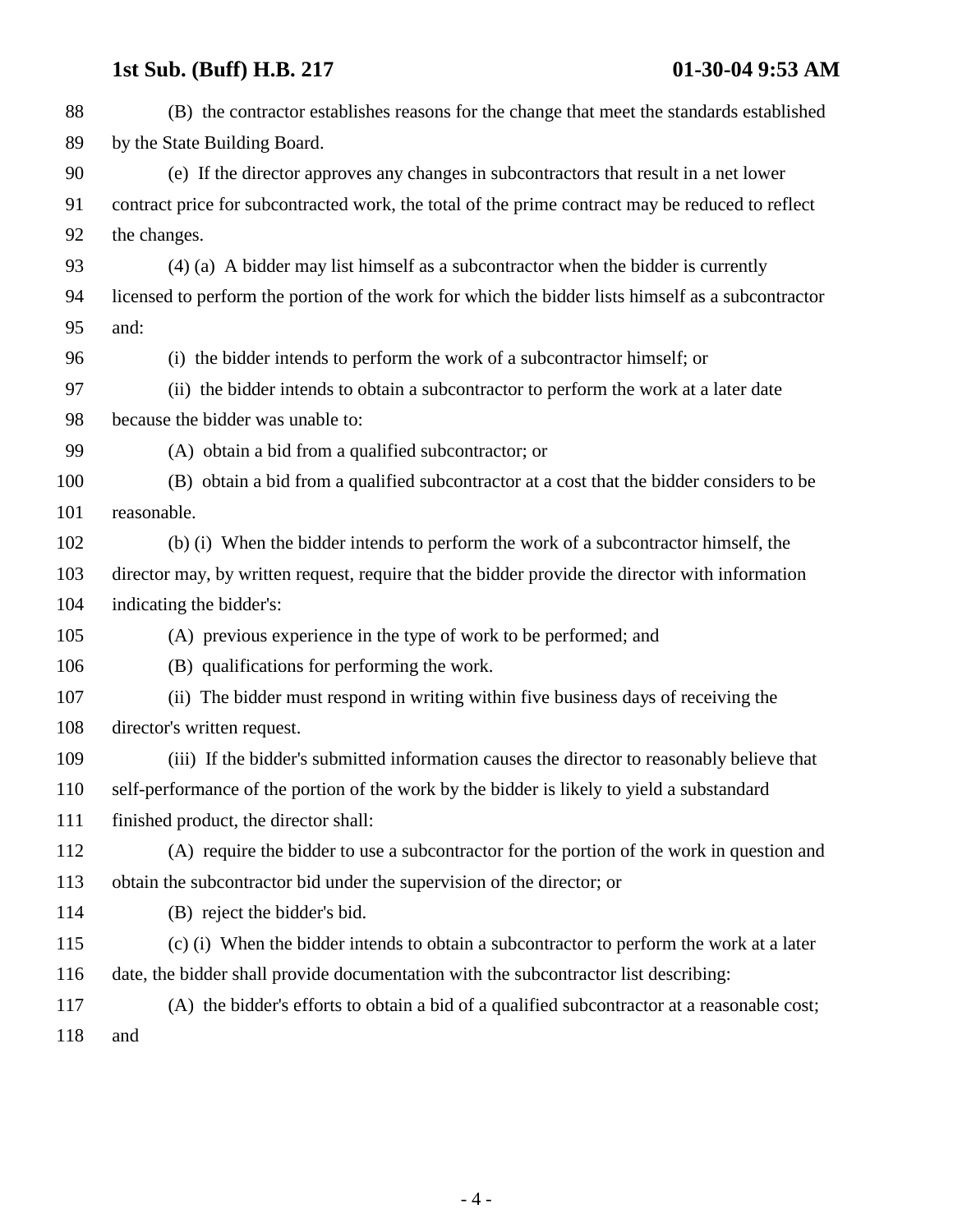| 119 | (B) why the bidder was unable to obtain a qualified subcontractor bid.                              |
|-----|-----------------------------------------------------------------------------------------------------|
| 120 | (ii) If the bidder who intends to obtain a subcontractor to perform the work at a later             |
| 121 | date is awarded a contract, the director shall supervise the bidder's efforts to obtain a qualified |
| 122 | subcontractor bid.                                                                                  |
| 123 | (iii) The director may not adjust the amount of the contract awarded in order to reflect            |
| 124 | the actual amount of the subcontractor's bid.                                                       |
| 125 | (5) The division may not disclose any subcontractor bid amounts obtained under this                 |
| 126 | section until the division has awarded the project to a contractor.                                 |
| 127 | $[(6)$ (a) The director may establish a Contractor Performance Review Committee to:                 |
| 128 | $(i)$ adjudicate complaints about contractor, subcontractor, and supplier performance by            |
| 129 | following the procedures and requirements of Section 63-56-48; and                                  |
| 130 | [(ii) when appropriate, impose suspensions or debarments from bidding on state                      |
| 131 | building contracts on contractors, subcontractors, and suppliers for cause.]                        |
| 132 | $(6)$ In conducting hearings and making decisions under this Subsection $(6)$ , the                 |
| 133 | Contractor Performance Review Committee is acting as the chief procurement officer or the           |
| 134 | head of purchasing agency for purposes of Section 63-56-48.]                                        |
| 135 | (6) (a) The director shall, in consultation with the State Building Board, prepare draft            |
| 136 | rules establishing a process for resolving disputes involved with contracts under the division's    |
| 137 | procurement authority.                                                                              |
| 138 | (b) The draft rules shall be presented to the Government Operations Interim Committee               |
| 139 | for review, comment and recommendations before August 31, 2004.                                     |
| 140 | (c) The director shall consider, and the rules may include:                                         |
| 141 | (i) requirements regarding preliminary resolution efforts between the parties directly              |
| 142 | involved with the dispute;                                                                          |
| 143 | (ii) requirements for the filing of claims, including notification, timeframes, and                 |
| 144 | documentation;                                                                                      |
| 145 | (iii) identification of the types of costs eligible for allocation and a method for                 |
| 146 | allocating costs among the parties to the dispute;                                                  |
| 147 | (iv) required time periods, not to exceed 60 days, for the resolution of the claim;                 |
| 148 | (v) provision for an independent hearing officer, panel, or arbitrator to extend the time           |
| 149 | period for resolution of the claim by not to exceed 60 additional days for good cause;              |